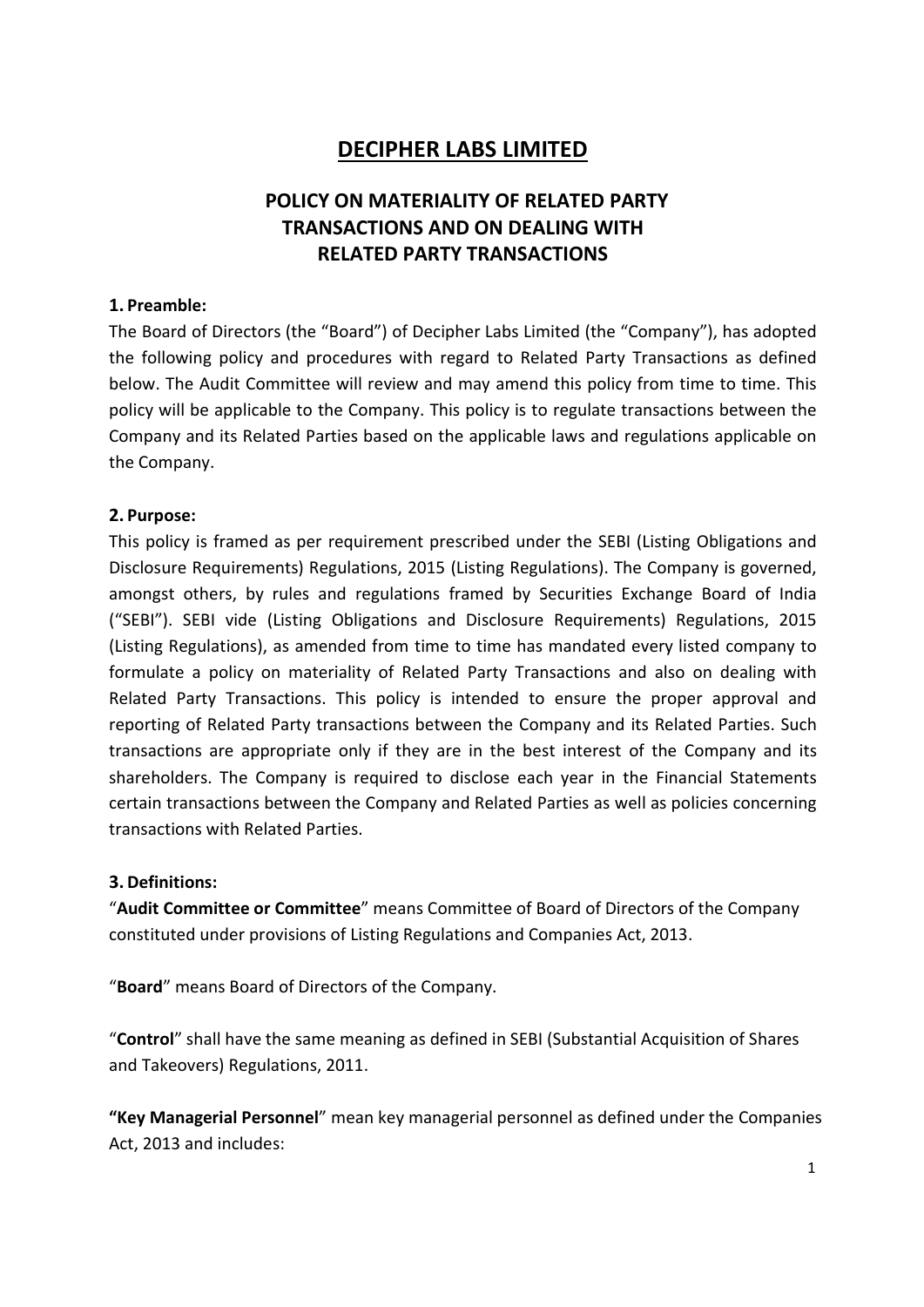(i) Managing Director, or Chief Executive Officer or manager and in their absence, a wholetime director;

(ii) Company Secretary; and

(iii) Chief Financial Officer

"Material Related Party Transaction" A transaction with a related party shall be considered material if the transaction(s) to be entered into individually or taken together with previous transactions during a financial year, exceeds rupees one thousand crore or ten percent of the annual consolidated turnover of the listed entity as per the last audited financial statements of the listed entity whichever is lower.

A transaction involving payments made to a related party with respect to brand usage or royalty shall be considered material if the transactions to be entered into individually or taken together with previous transactions during a financial year, exceed 5% of the annual consolidated turnover of the listed entity as per the last audited financial statements of the company.

"Policy" means Related Party Transaction Policy.

"Related party" means a related party as defined under sub section (76) of Section 2 of the Companies Act, 2013 and regulation 2 of SEBI (Listing Obligations and Disclosure Requirements) (Amendment) Regulations, 2015 amended from time to time.

"Related party transaction" means a related party transaction as defined under regulation 2 of SEBI (Listing Obligations and Disclosure Requirements) (Amendment) Regulations, 2015 amended from time to time.

## 4. Review and approval of Related Party Transaction

#### Review

Related Party Transactions will be referred to the next regularly scheduled meeting of Audit Committee for review and approval. Any member of the Committee who has a potential interest in any Related Party Transaction will recuse himself or herself and abstain from discussion and voting on the approval of the Related Party Transaction.

To review a Related Party Transaction, the Committee will be provided with all relevant material information of the Related Party Transaction, including the terms of the transaction, the business purpose of the transaction, the benefits to the Company and to the Related Party, and any other relevant matters. In determining whether to approve a Related Party Transaction, the Committee will consider the following factors, among others, to the extent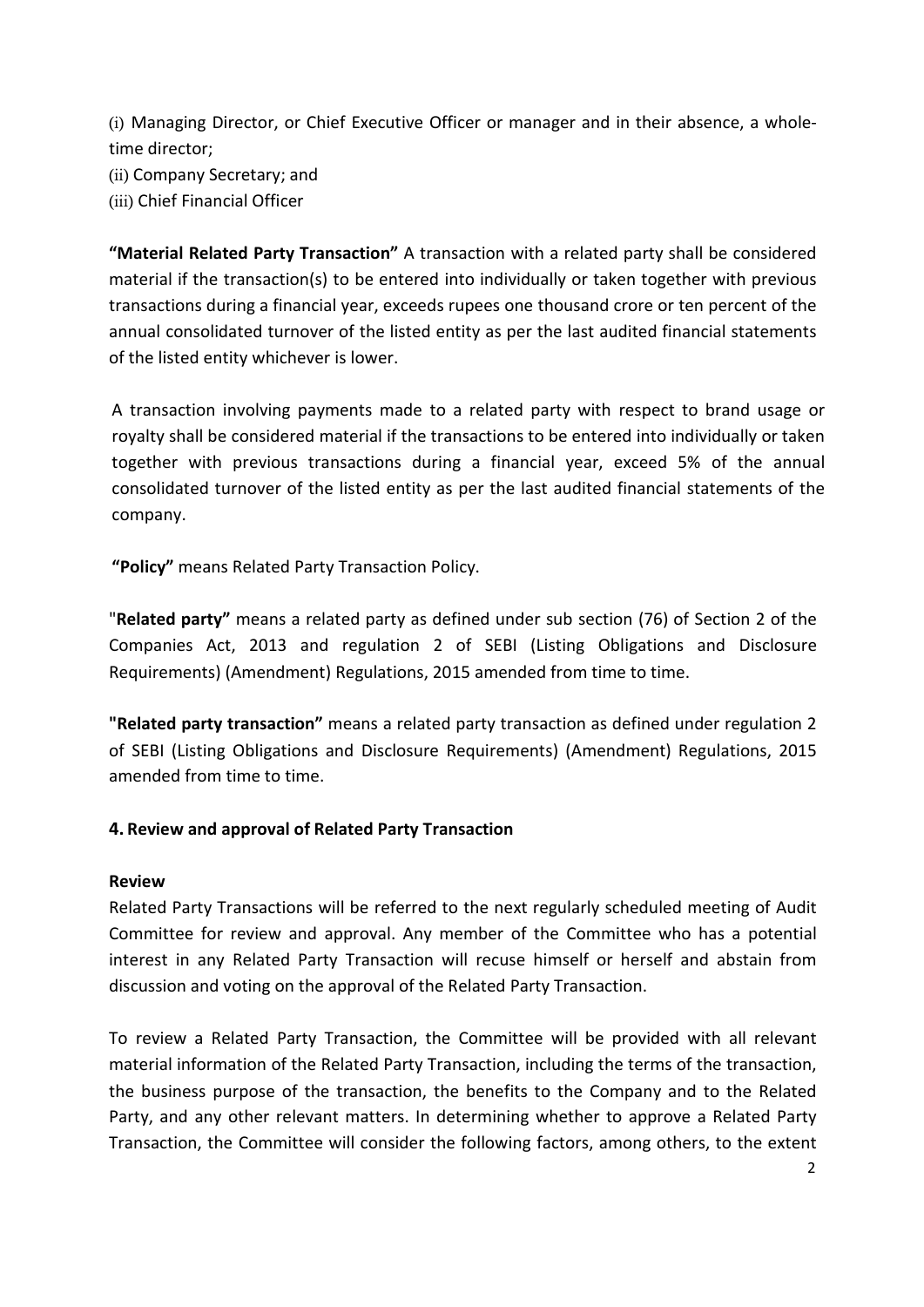relevant to the Related Party Transaction:

-Whether the terms of the Related Party Transaction are fair and on arm's length basis to the Company and would apply on the same basis if the transaction did not involve a Related Party;

-Whether there are any compelling business reasons for the Company to enter into the Related Party Transaction and the nature of alternative transactions, if any;

-Whether the Related Party Transaction would affect the independence of an independent director;

-Whether the proposed transaction includes any potential reputational risk issues that may arise as a result of or in connection with the proposed transaction;

-Whether the Company was notified about the Related Party Transaction before its commencement and if not, why pre-approval was not sought and whether subsequent ratification is allowed and would be detrimental to the Company; and

-Whether the Related Party Transaction would present an improper conflict of interest for any director or Key Managerial Personnel of the Company, taking into account the size of the transaction, the overall financial position of the director, Executive Officer or other Related Party, the direct or indirect nature of the director's, Key Managerial Personnel's or other Related Party's interest in the transaction and the ongoing nature of any proposed relationship and any other factors the Board/Committee deems relevant.

## Approval of Related Party Transactions

## A. Audit Committee

1. All the transactions which are identified as Related Party Transactions and subsequent modifications should be pre- approved by the Audit Committee before entering into such transaction. The Audit Committee shall consider all relevant factors while deliberating the Related Party Transactions for its approval.

2. Any member of the Audit Committee who has a potential interest in any Related Party Transaction will recuse himself and abstain from discussion and voting on the approval of the Related Party transaction.

A Related Party Transaction which is (i) not in the ordinary course of business, or (ii) not at arm's length price, would require approval of the Board.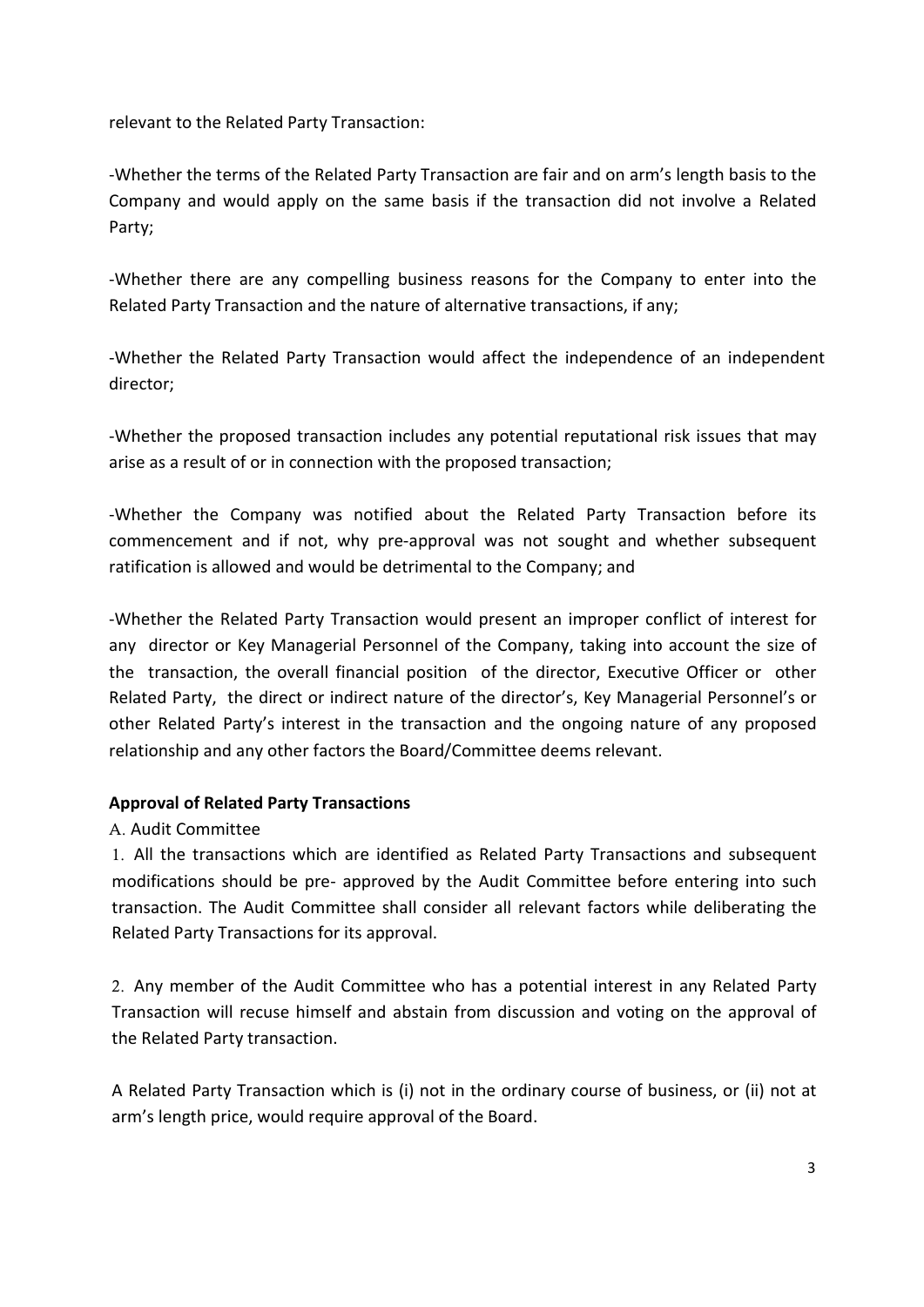3. The Audit Committee may grant omnibus approval for Related Party Transactions which are repetitive in nature and subject to such criteria/conditions as mentioned under Regulation 23(3) of the Listing Regulations and such other conditions as it may consider necessary in line with this Policy and in the interest of the Company. Such omnibus approval shall be valid for a period not exceeding one year and shall require fresh approval after the expiry of one year.

4. The Audit Committee shall review, at least on a quarterly basis, the details of Related Party Transactions entered into by the Company pursuant to the omnibus approval. In connection with any review of a Related Party Transaction, the Committee has authority to modify or waive any procedural requirements of this Policy.

5. A Related Party Transaction entered into by the Company, which is not under the omnibus approval or otherwise pre-approved by the Audit Committee, will be placed before the Audit Committee for ratification.

6. Notwithstanding the foregoing, the following Related Party Transactions shall not require prior approval of Audit Committee or Shareholders:

i. Transactions entered into between the Company and its wholly owned subsidiary whose accounts are consolidated with the Company and placed before the shareholders at the general meeting for approval.

ii. Any transaction that involves the providing of compensation to a director or Key Managerial Personnel in connection with his or her duties to the Company or any of its subsidiaries or associates, including the reimbursement of reasonable business and travel expenses incurred in the ordinary course of business.

iii. Any transaction in which the Related Party's interest arises solely from ownership of securities issued by the Company and all holders of such securities receive the same benefits pro rata as the Related Party.

iv. Any transaction entered into between two wholly-owned subsidiaries of the company, whose accounts are consolidated with the company and placed before the shareholders at the general meeting for approval.

## B. Board of Directors

1. In case any Related Party Transactions are referred by the Company to the Board for its approval due to the transaction being (i) not in the ordinary course of business, or (ii) not at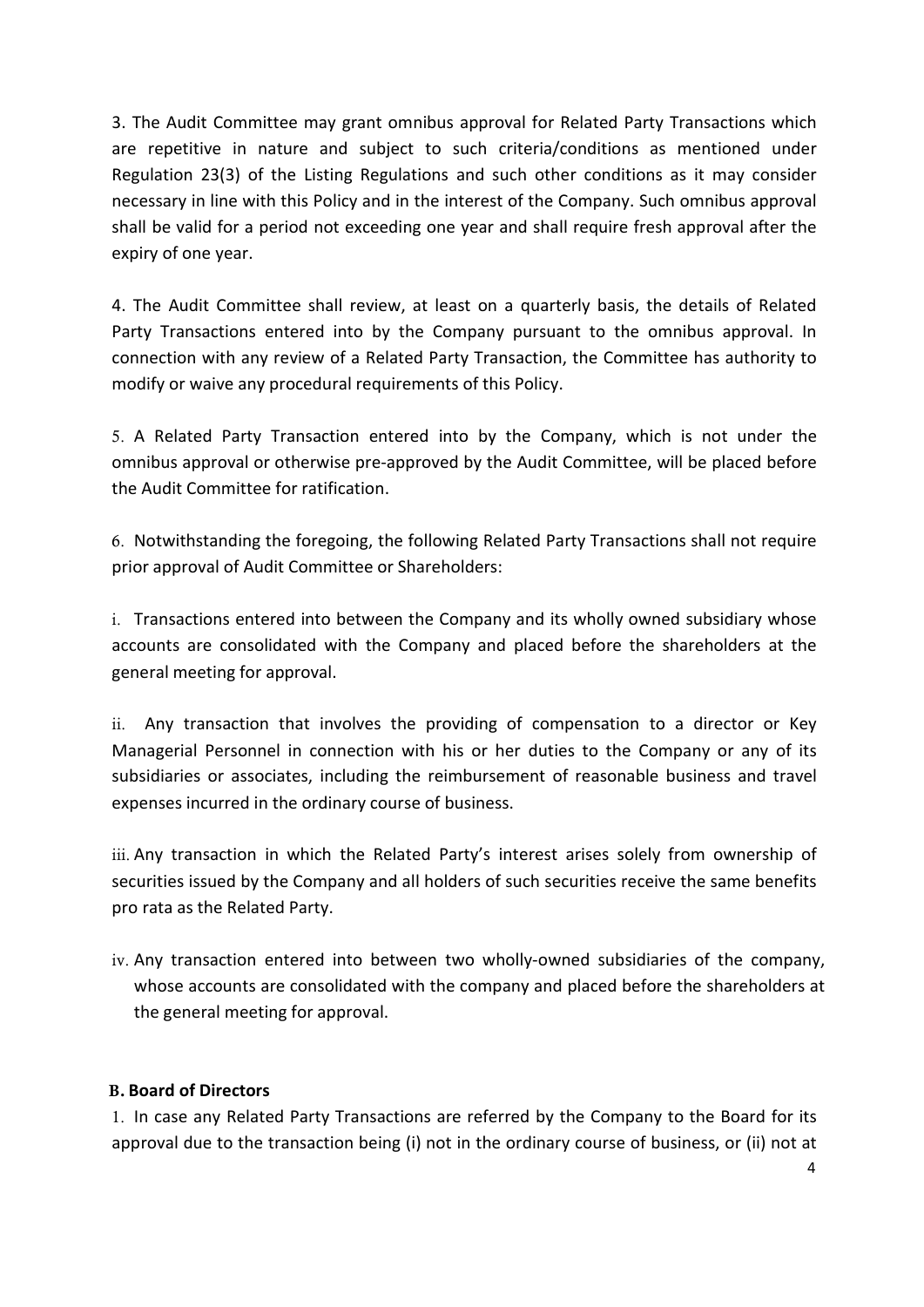an arm's length price, the Board will consider such factors as, nature of the transaction, material terms, the manner of determining the pricing and the business rationale for entering into such transaction. On such consideration, the Board may approve the transaction or may require such modifications to transaction terms as it deems appropriate under the circumstances. Any member of the Board who has any interest in any Related Party Transaction will recuse himself and abstain from discussion and voting on the approval of the Related Party Transaction.

#### C. Shareholders

1. If a Related Party Transaction is (i) a material transaction as per Regulation 23 of the Listing Regulations, or (ii) not in the ordinary course of business, or not at arm's length price and exceeds certain thresholds prescribed under the Companies Act, 2013, it shall require shareholders' approval by a special resolution. In such a case, any member of the Company who is a Related Party, shall not vote on resolution passed for approving such Related Party Transaction.

#### D. Reporting of Related Party Transactions

1.Every contract or arrangement, which is required to be approved by the Board or the shareholders under this Policy, shall be referred to in the Board's report to the shareholders along with the justification for entering into such contract or arrangement.

2. The details of all material transactions with related parties shall be disclosed on a quarterly basis along with the compliance report on corporate governance filed with the stock exchanges under Listing Regulations.

## 5.Review and approval of Material Related Party Transaction:

Material Transaction(s) with Related Party(s) shall require prior approval of the Audit Committee, Board and the shareholders of the Company.

In compliance with SEBI LODR, All material related party transactions and subsequent material modifications as defined by the audit committee shall require prior approval of the shareholders through resolution and no related party shall vote to approve such resolutions whether the entity is a related party to the particular transaction or not:

Provided that prior approval of the shareholders of a listed entity shall not be required for a related party transaction to which the listed subsidiary is a party but the listed entity is not a party, if regulation 23 and sub-regulation (2) of regulation 15 of SEBI LODR regulations are applicable to such listed subsidiary.

Explanation: For related party transactions of unlisted subsidiaries of a listed subsidiary as referred above, the prior approval of the shareholders of the listed subsidiary shall suffice.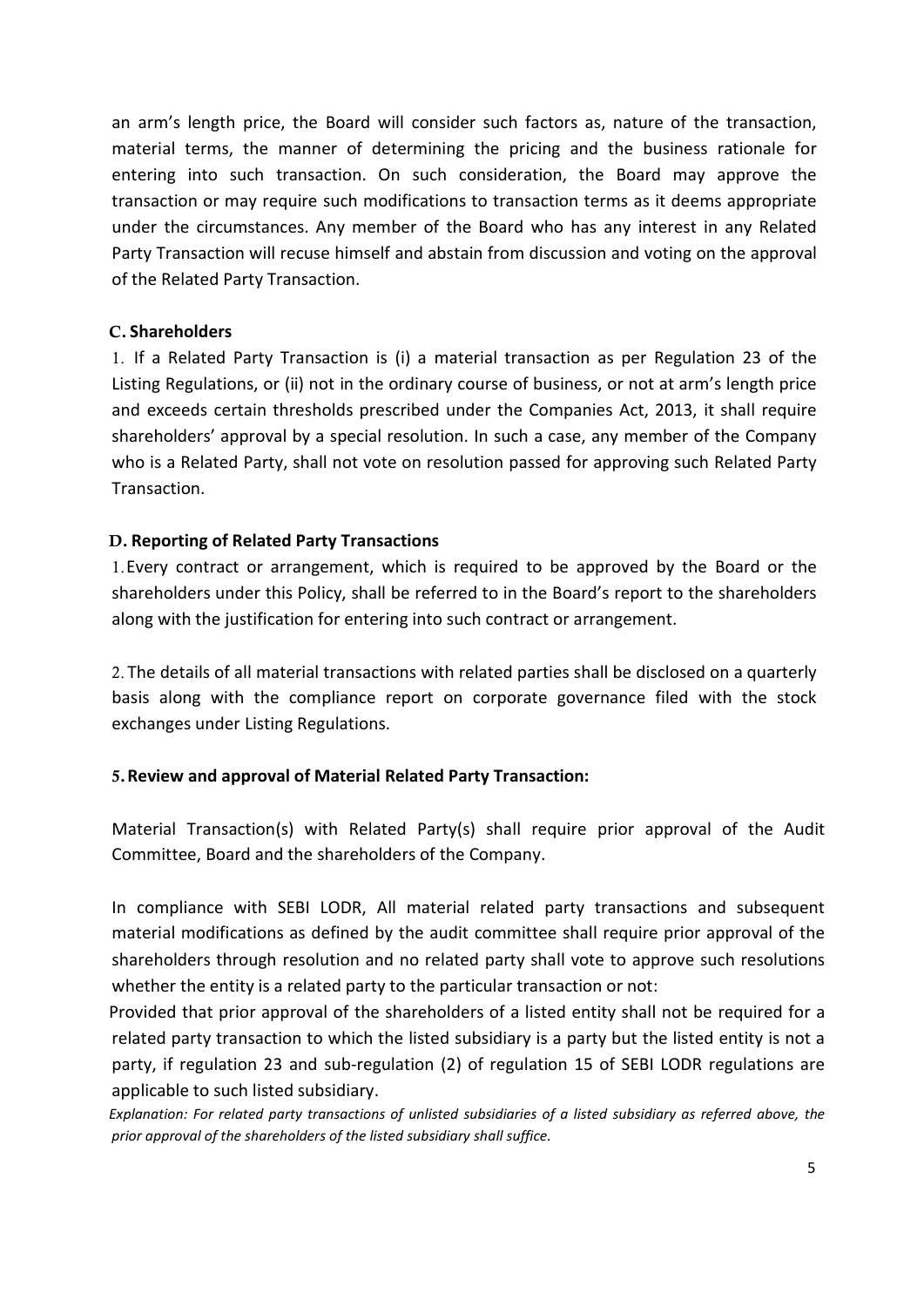Approval of the shareholders shall not be required for any Transactions (a) transactions entered into between:

(a) two government companies;

(b) transactions entered into between a holding company and its wholly owned subsidiary whose accounts are consolidated with such holding company and placed before the shareholders at the general meeting for approval.

(c) transactions entered into between two wholly-owned subsidiaries of the listed holding company, whose accounts are consolidated with such holding company and placed before the shareholders at the general meeting for approval

## 6. Identification of Potential Related Party Transactions:

Each director and Key Managerial Personnel is responsible for providing notice to the Board or Audit Committee of any potential Related Party Transaction involving him or her or his or her Relative, including any additional information about the transaction that the Board/Audit Committee may reasonably request. Board/Audit Committee will determine whether the transaction does, in fact, constitute a Related Party Transaction requiring compliance with this policy.

The Company strongly prefers to receive such notice of any potential Related Party Transaction well in advance so that the Audit Committee/Board has adequate time to obtain and review information about the proposed transaction.

## 7. Subsequent material modifications:

Material modification will mean and include any modification to an existing related party transaction having variance of 20% of the existing limit as sanctioned by the Audit Committee / Board / Shareholders, as the case may be.

## 8. Related Party Transactions not approved under this Policy:

In the event the Company becomes aware of a Related Party Transaction with a Related Party that has not been approved under this Policy prior to its consummation, the matter shall be reviewed by the Committee. The Committee shall consider all of the relevant facts and circumstances regarding the Related Party Transaction, and shall evaluate all options available to the Company, including ratification, revision or termination of the Related Party Transaction. The Committee shall also examine the facts and circumstances pertaining to the failure of reporting such Related Party Transaction to the Committee under this Policy, and shall take any such action it deems appropriate.

In any case, where the Committee determines not to ratify a Related Party Transaction that has been commenced without approval, the Committee, as appropriate, may direct additional actions including, but not limited to, immediate discontinuation or rescission of